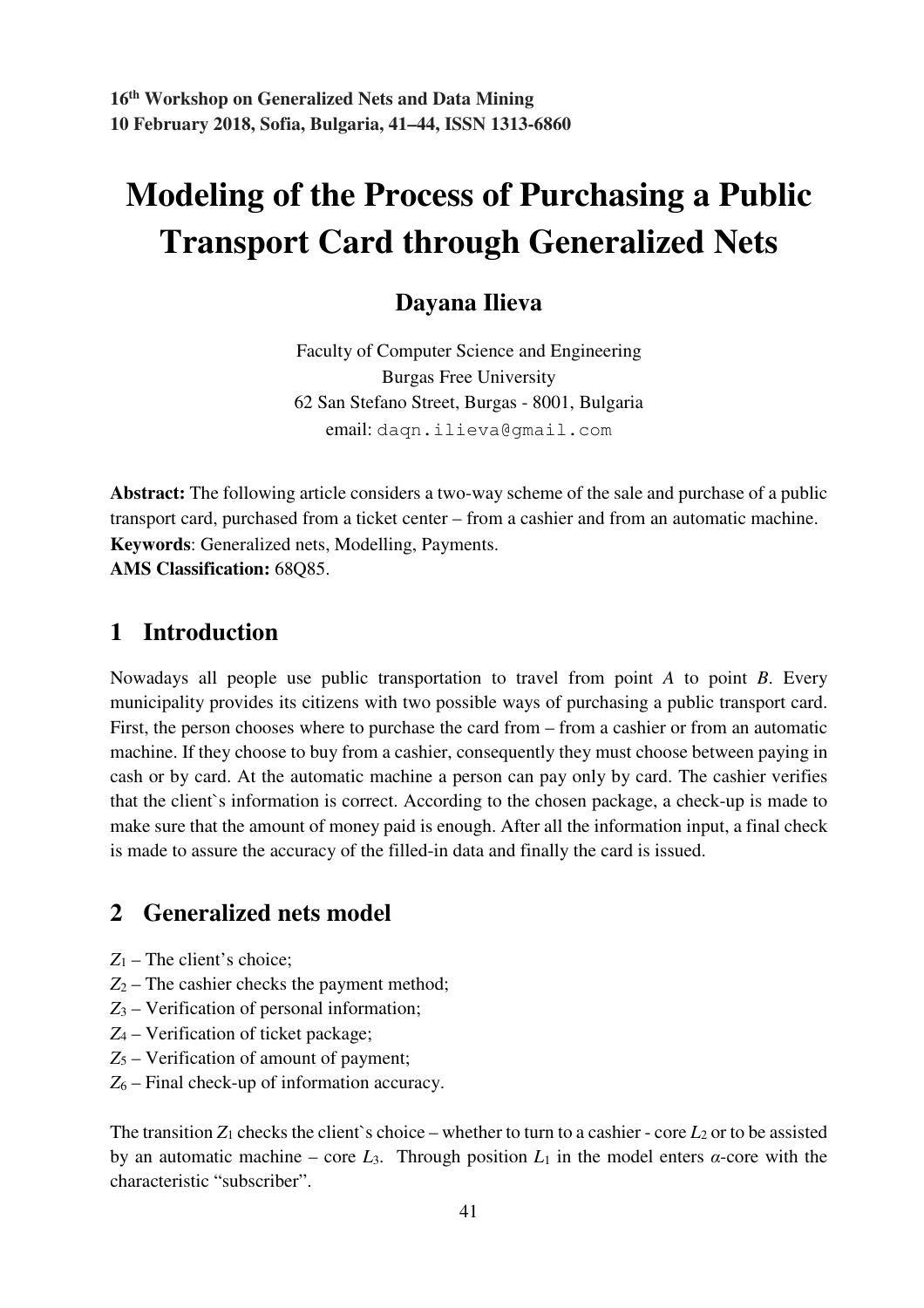

Figure 1. Generalized net model

$$
Z_1 = \langle \{ L_1 \}, \{ L_2, L_3 \}, R_1 \wedge (L_1) \rangle
$$

$$
R_1 = \frac{L_2}{L_1} \frac{L_3}{W_{1,2} \frac{W_{1,3}}{W_{1,3}}}
$$

where:

 $W_{1,2}$  = , The client has chosen to be assisted by a cashier";  $W_{1,3}$  = ., The client has chosen to be assisted by an automatic machine".

The transition  $Z_2$  checks whether the client has chosen to pay in cash  $- L_4$  or by card  $- L_5$ . Since the payment by card must be reported separately, it is labeled as a subnet.

$$
Z_2 = \langle \{L_2\}, \{L_4, L_5\}, R_2, \wedge (L_2) \rangle
$$

$$
R_2 = \frac{L_4}{L_2} \frac{L_5}{W_{2,4} \frac{W_{2,5}}{W_{2,5}}}
$$

where:

 $W_{2,4}$  = , The client has chosen payment method – cash";  $W_{2,5}$  = ., The client has chosen payment method – by card".

The transition  $Z_3$  performs a check-up for correctly filled information. A new core  $L_6$  enters, which has the characteristic "subscriber data" – for example PIN (Personal Identification Number), full name, status. Transition  $L_7$  demands the input of data, until it is correct.

$$
Z_3 = \langle \{L_4, L_5, L_6, L_7, L_3\}, \{L_7, L_8\}, R_3, \vee (L_4, L_5, L_6, L_7, L_3)\rangle
$$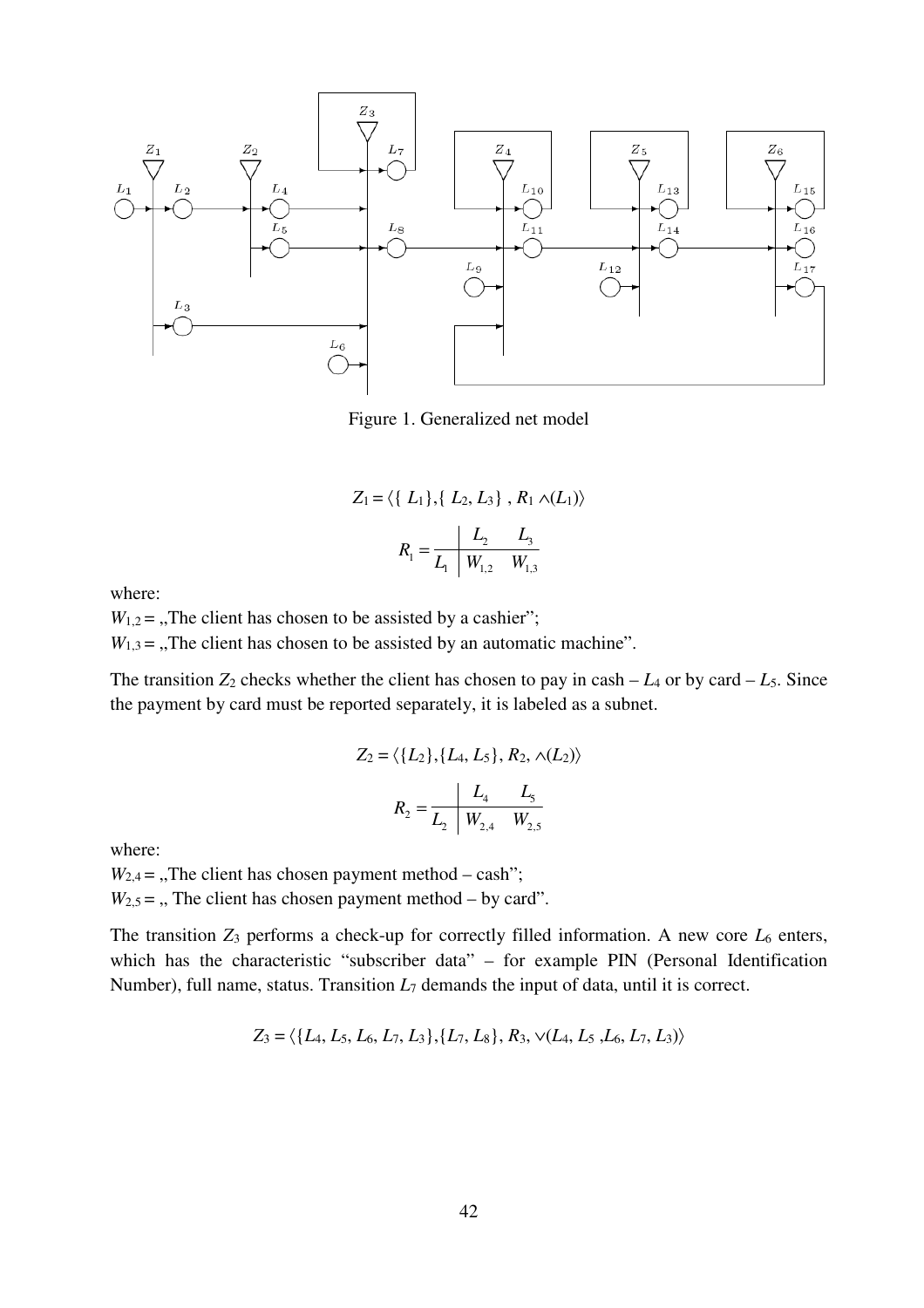$$
R_3 = \frac{L_7}{L_4} \quad \frac{L_7}{false} \quad true
$$
\n
$$
L_5 = \frac{L_8}{100} \quad \frac{false}{true}
$$
\n
$$
L_6 = \frac{W_{6,7}}{true} \quad W_{7,8}
$$
\n
$$
L_3 = \frac{L_3}{false} \quad true
$$

where:  $W_{6,7} =$  "Incorrect data";  $W_{7,8} =$  "Data is correct".

Transition *Z*4 checks if the chosen ticket package corresponds to the particular client. Core *L*<sup>9</sup> receives the characteristic "Ticket package".

$$
Z_4 = \langle \{L_8, L_9, L_{10}\}, \{L_{10}, L_{11}\}, R_4, \sqrt{(L_8, L_9, L_{10})} \rangle
$$

$$
R_4 = \frac{L_{10}}{L_8} \frac{L_{11}}{false} true
$$

$$
L_9 \begin{array}{|l|}\nW_{9,10} & true \\
\hline\nL_{10} & true \\
\hline\nW_{10,11}\n\end{array}
$$

where:

 $W_{9,10}$  = "The chosen impulses are incorrect";

 $W_{10,11}$ = "Impulses are chosen correctly";

Transition *Z*5 checks if the amount of money paid is enough. Core *L*12 receives the characteristic "Payment".

$$
Z_5 = \langle \{L_{11}, L_{12}, L_{13}\}, \{L_{13}, L_{14}\}, R_5, \sqrt{(L_{11}, L_{12}, L_{13})} \rangle
$$

$$
R_5 = \frac{L_{13}}{L_{11}} \frac{L_{13}}{false} \text{ true}
$$

$$
L_{12} \begin{vmatrix} W_{12,13} & \text{true} \\ \text{true} & W_{13,14} \end{vmatrix}
$$

where:

 $W_{12,13} =$ , The sum is insufficient";  $W_{13,14}$ = ,,The sum is accepted".

Transition *Z*6 performs a check-up of the data about the particular client, the chosen ticket package and the sum paid. Core *L*16 has the characteristic "Card issued". *L*<sub>17</sub> – receives the characteristic "Declined";

$$
Z_6 = \langle \{L_{14}, L_{15}\}, \{L_{15}, L_{16}, L_{17}\}, R_6, \wedge (L_{14}, L_{15})\rangle
$$